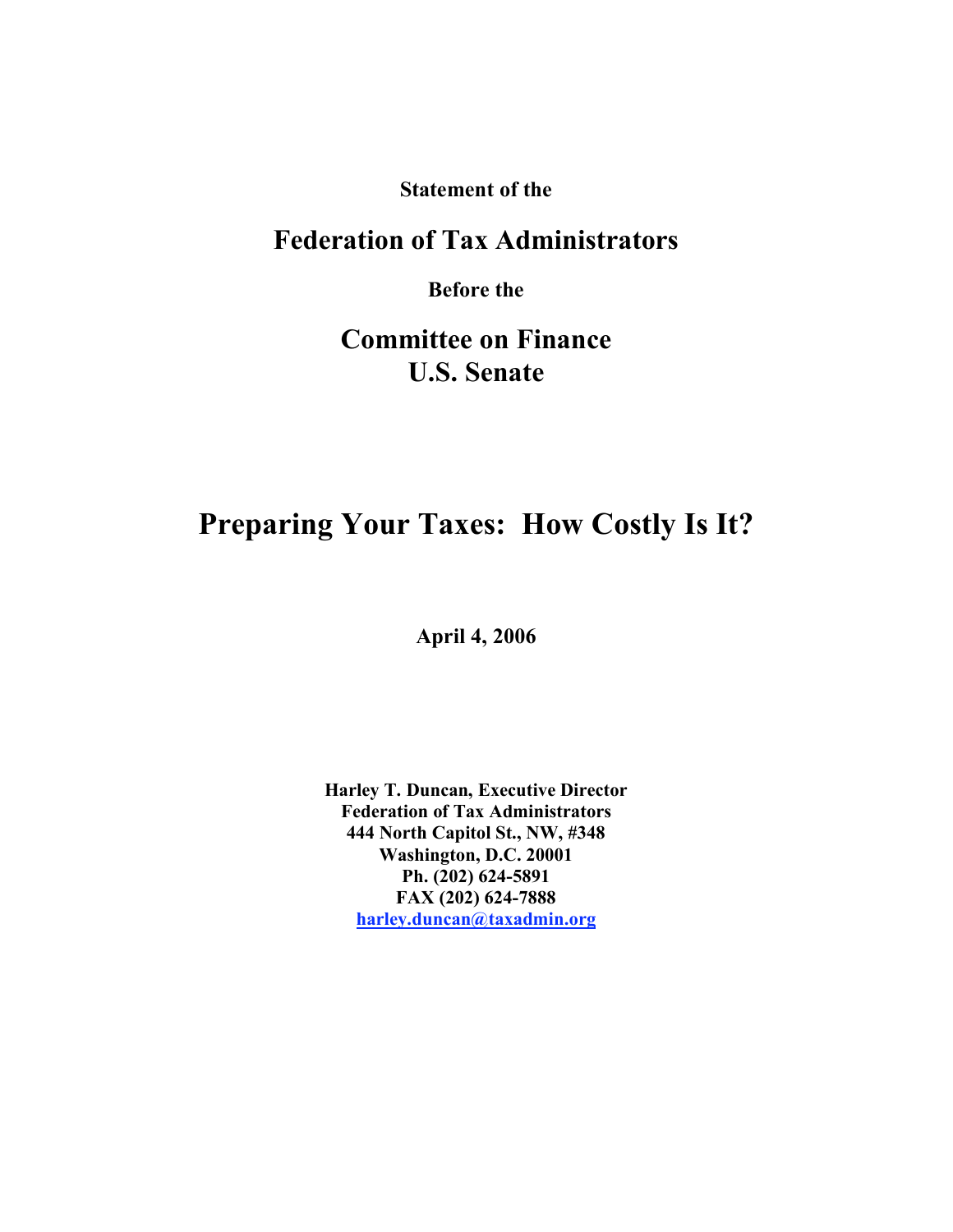# **Statement of Federation of Tax Administrators Before the Committee on Finance U.S. Senate**

**April 4, 2006**

Mr. Chairman and Members of the Committee:

My name is Harley Duncan. I am the Executive Director of the Federation of Tax Administrators. The Federation is an association of the principal tax administration agencies in each of the 50 states, the District of Columbia and New York City. We have been actively involved over the past 15 years in promoting electronic filing at the state level through such activities as coordinating IRS and state activities in the FedState electronic filing program, developing standards and promoting consistency among state approaches to electronic filing and encouraging the sharing of 'best practices' among the states. Thank you for the opportunity to appear before you today to present information on the experience of states in the electronic filing of individual income tax returns. The testimony will first review the scope of electronic filing programs across the states and the experience of states in the area. I will then turn to several issues I was asked by the Committee staff to address, including electronic filing mandates, Free File Alliance, and direct Internet filing programs in the states.

## **Individual Income Tax Electronic Filing in the States**

 $\overline{a}$ 

Each of the forty-one states with a broad-based income tax and the District of Columbia provide one or more avenues for the electronic filing of individual income tax returns. Available avenues for electronic filing include:

• **Practitioner programs** – Each state has a program for the filing of electronic returns by practitioners on behalf of their clients. Thirty-seven states<sup>1</sup> are part of the joint FedState electronic filing program in which both the federal and state returns are filed in a single transaction between the practitioner and the IRS. The IRS then segregates the state return

 $<sup>1</sup>$  Throughout the testimony, the District of Columbia is referred to as a "state" since its electronic filing programs</sup> operate exactly like those in the states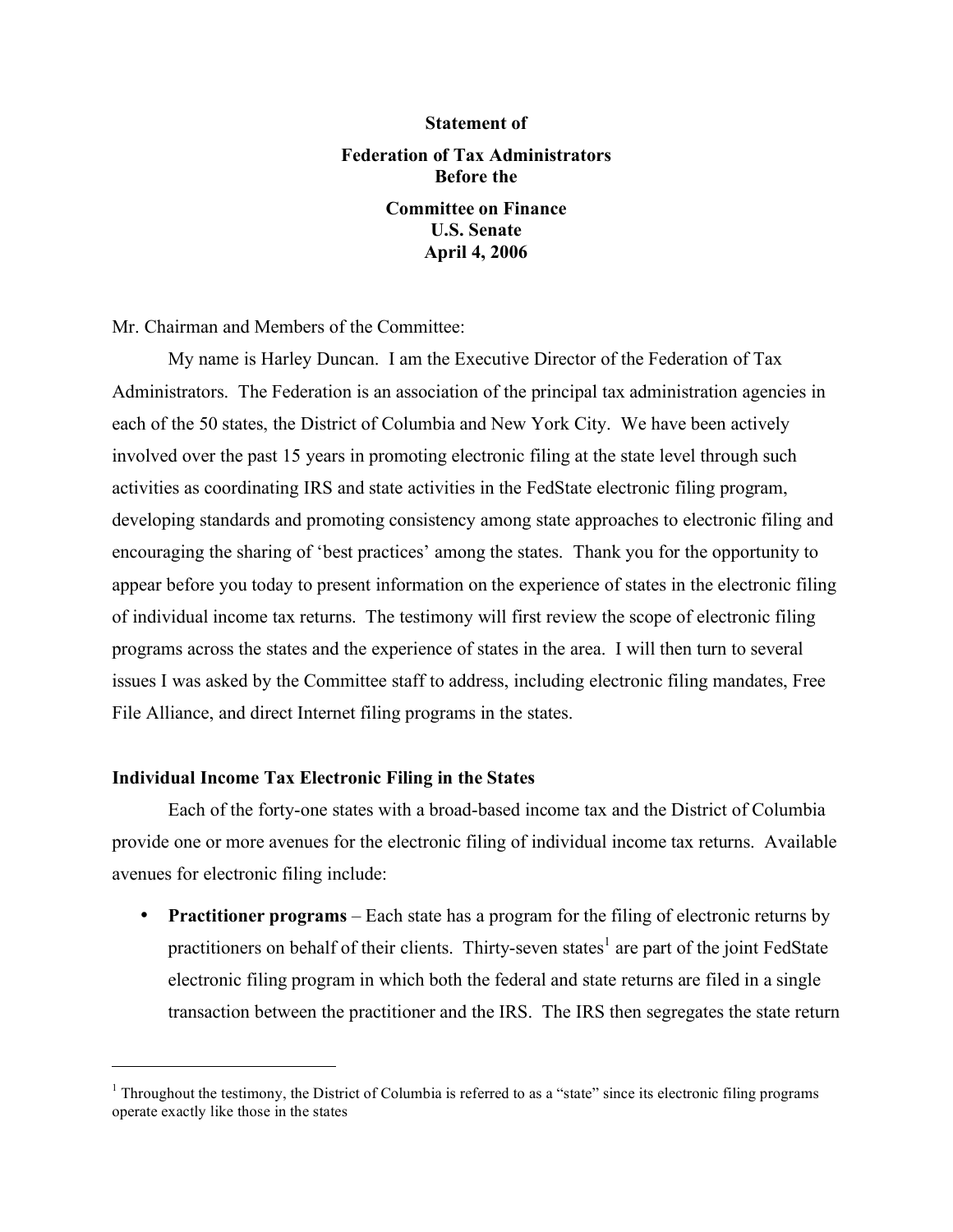information and makes it available for downloading by the state. The other five states – California, Illinois<sup>2</sup>, Maine, Massachusetts and Minnesota – receive their returns directly from the practitioners (in a separate transmission) rather than participating in the FedState program.

- **Online Filing programs** Each state also has a program for the electronic filing of returns filed by individual taxpayers using personal computers and approved commercial software that are routed through IRS-approved Electronic Return Originators. As with practitioner returns, these returns flow to the states through IRS except in those states with direct practitioner-filing programs in which case the online returns are filed directly with the state.
- **Telefile programs** In 2006, ten states operate an independent Telefile program where the individual taxpayer enters his/her return information using a touch-tone telephone. These states include Colorado, Connecticut, Iowa, Kansas, Massachusetts, Nebraska, New Jersey, Ohio, Pennsylvania and Wisconsin.<sup>3</sup>
- **Direct Internet Filing (I-file) programs** Twenty-one states are operating a direct I-file program in 2006. These programs allow individual taxpayers file their state income tax returns directly with the state through a state-developed and administered Web site. The number of such programs has remained relatively constant over the last several years.<sup>4</sup>
- **Bar code programs** These programs involve computer-produced returns (either by individuals or practitioners) that are filed on paper, but where the return data is also captured and printed in a 2-dimensional bar code capable of being read quickly and accurately by either hand-held or high speed scanners. While not as efficient from a

<sup>&</sup>lt;sup>2</sup> Illinois both participates in the FedState program and receives returns directly from practitioners. The bulk of the Illinois returns are received directly.

<sup>&</sup>lt;sup>3</sup> The number of states with Telefile programs has dropped significantly in recent years. In 2002, for example, twenty-seven states had a Telefile program, including seven states that participated in a joint FedState Telefile program in which both federal and state returns were filed in a single call. The FedState Telefile program was, of course, discontinued when the IRS discontinued its overall Telefile program. As with the IRS, states commonly cite the cost of the Telefile program, the relatively low volume of returns received through Telefile and the availability of electronic alternatives for Telefile taxpayers as reasons for discontinuing the program.

<sup>&</sup>lt;sup>4</sup> States with I-file programs this year include California, Colorado, Connecticut, Delaware, D.C., Hawaii, Illinois, Indiana, Kansas, Louisiana, Maine, Maryland, Nebraska, New Jersey, New Mexico, Ohio, Pennsylvania, South Carolina, Utah, Virginia and Wisconsin. Arkansas, Missouri and Iowa discontinued their I-file programs in 2005.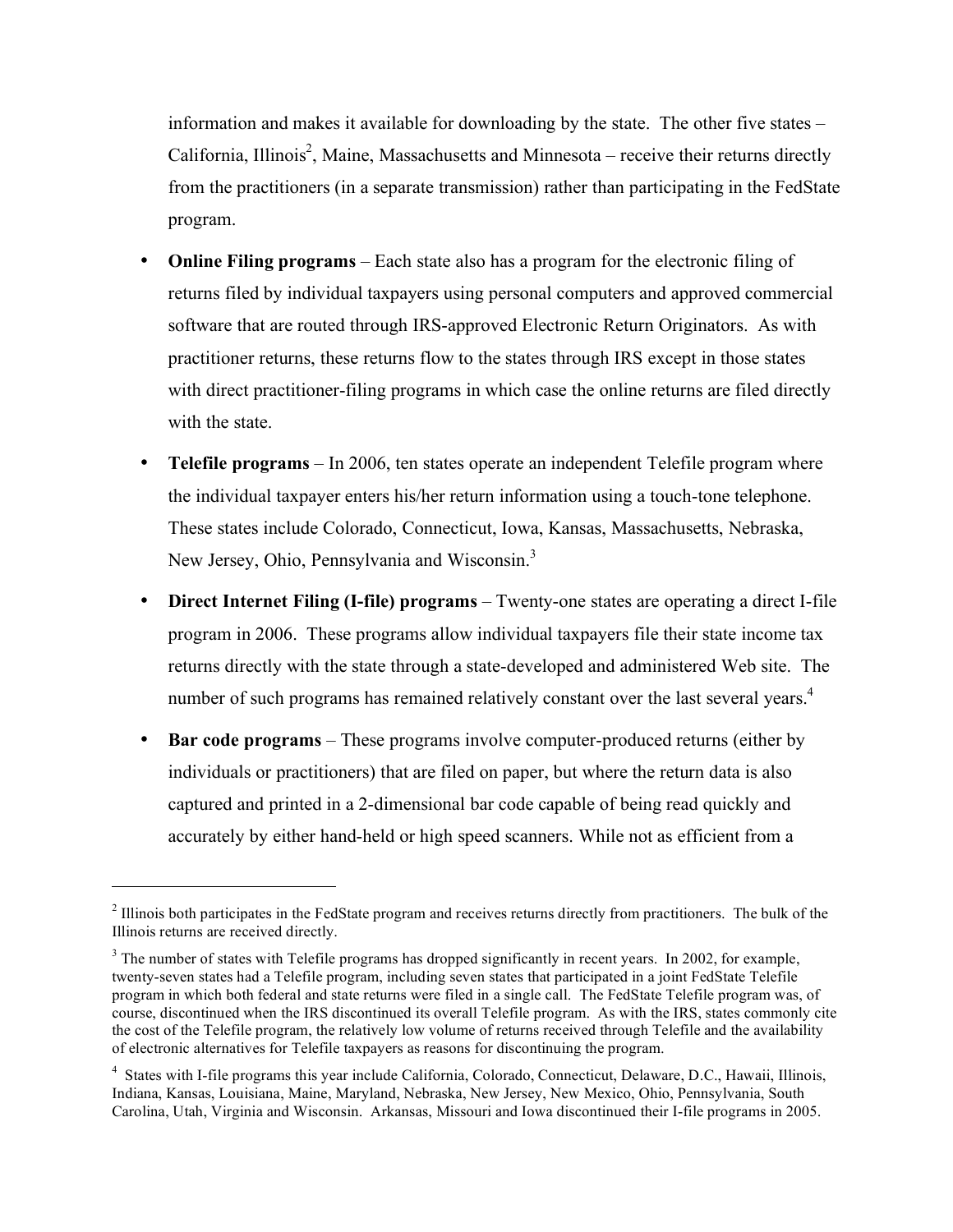processing standpoint as electronic returns, bar code returns substantially reduce the resources required for income tax return data capture for states. In 2006, twenty-three states have such a program in place.<sup>5</sup>

#### **Growth in Electronic Filing**

 $\overline{a}$ 

The IRS electronic filing program was inaugurated in 1986, and the first FedState joint e-file program was piloted in South Carolina just four years later. E-file volumes have grown steadily as both the federal and state programs have gained visibility, more states have joined the program, additional filing options (particularly Telefile and Online filing from home computers) and greater familiarity among taxpayers with electronic business applications have broadened the market of potential e-file taxpayers. As shown in Table 1, the number of federal e-file returns reached a total of 68.5 million in 2005, about 2.8 times the 1998 level. The volume of state efiled returns has nearly quintupled over the same period, reaching a level of about 50 million in 2005.

|                                                          | <b>Table 1: Selected Federal and State Electronic Filing Statistics</b> |       |             |       |       |       |       |       |
|----------------------------------------------------------|-------------------------------------------------------------------------|-------|-------------|-------|-------|-------|-------|-------|
| Electronic<br><b>Returns</b>                             | 1998                                                                    | 1999  | <b>2000</b> | 2001  | 2002  | 2003  | 2004  | 2005  |
| Federal<br>(Millions)                                    | 24.6                                                                    | 29.4  | 35.4        | 40.2  | 46.9  | 52.9  | 61.4  | 68.5  |
| State (Millions)                                         | 10.1                                                                    | 14.3  | 18.1        | 23.8  | 29.4  | 35.5  | 43.3  | 49.8  |
| <b>Percentage Growth</b>                                 |                                                                         |       |             |       |       |       |       |       |
| Federal                                                  |                                                                         | 19.5% | 20.5%       | 13.6% | 19.2% | 14.5% | 18.0% | 11.5% |
| <b>State</b>                                             |                                                                         | 48.3% | $30.1\%$    | 34.4% | 28.3% | 24.3% | 25.1% | 14.9% |
| <b>E-file - Percent of Total</b>                         |                                                                         |       |             |       |       |       |       |       |
| Federal                                                  | 19.7%                                                                   | 23.1% | 27.3%       | 30.9% | 36.0% | 40.6% | 46.8% | 51.6% |
| <b>State</b>                                             | 12.0%                                                                   | 16.6% | 19.5%       | 23.5% | 28.7% | 34.2% | 41.6% | 47.5% |
| Source: FTA compilation based on state and federal data. |                                                                         |       |             |       |       |       |       |       |

State electronic filing has consistently grown at a faster rate than federal electronic filing as shown in the table. The volume has grown at roughly a 25-30 percent annual rate from 2000- 2004, while federal volumes increased at about a 15-20 percent rate, allowing the state programs to close the gap with IRS somewhat. In 2005, the number of state electronic returns averaged 93 percent of the federal electronic returns (for those states with an income tax), up from about 70

<sup>5</sup> Alabama, Arizona, Colorado, Delaware, Georgia, Idaho, Illinois, Indiana, Kentucky, Louisiana, Maryland, Massachusetts, Michigan, Missouri, New Jersey, New Mexico, New York, North Dakota, Oklahoma, Oregon, Rhode Island, Utah, and Virginia.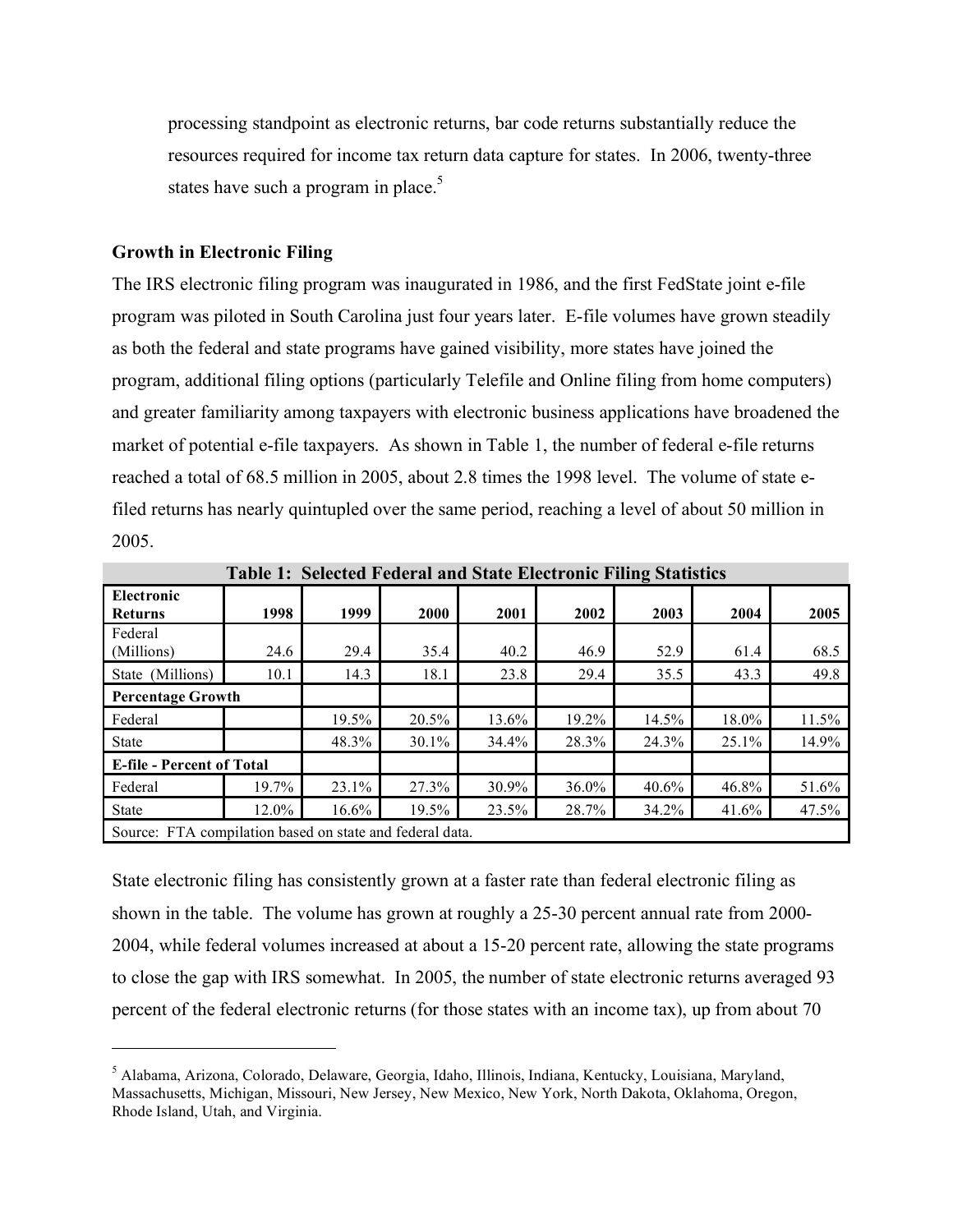percent in 2000. In five states – Kansas, Massachusetts, Ohio, New Mexico and Delaware – the number of state electronic returns exceeded the number of federal electronic returns filed from that state.<sup>6</sup> As should be expected, the growth at both the state and federal level has begun to slow, a trend that has become more pronounced in 2006. (See below.)

The real question about the growing volume of electronic returns is the extent to which e-filing is reducing the volume of paper income tax returns and enabling tax administration agencies to become more efficient in the processing of returns and providing taxpayer service.<sup>7</sup> As shown in Table 1, 47.5 percent of all state income tax returns were received electronically (in one form or another) in 2005. In 2000, only 20 percent of the returns were filed electronically; the comparable figure in 2004 was 42 percent. As shown in Chart 1 (attached), eleven states received more than one half of their returns electronically, and two – Iowa and Minnesota – received more than 60 percent electronically. Four of the five states with the highest proportion of electronic to total returns have an electronic filing mandate in place. [See later discussion.] Other factors that seem to influence a higher proportion of electronic filing are the number of options for electronic filing that a state offers. These do not explain all the differences across states, and some of the disparate results must be attributed to the nature of the taxpaying population and the complexity of their tax affairs.<sup>8</sup>

## **Distribution of Returns by Type**

 $\overline{a}$ 

Returns filed through practitioners represented about 35.5 percent of all state returns and about 75 percent of all state electronic returns in 2005. Taken together, returns filed electronically by individuals using individual computers (i.e., using commercial software or online filing programs

<sup>6</sup> See Federation of Tax Administrators Briefing Paper, "2005 Electronic Filing Season Results: A Review of State and Federal Data," December 2005 for more detail. The document is available at www.taxadmin.org. The use of independent Telefile and I-file programs as well as a category of returns known as "state only" returns filed by practitioners enable a state to exceed the federal total.

 $<sup>7</sup>$  E-filing improves tax agency efficiency by eliminating the handling, opening, assembly and data capture</sup> associated with paper returns. In addition, electronic returns are mathematically accurate, and errors that often occur during data entry are eliminated. This allows the returns to be processed with little or no intervention, thus allowing the agency to focus more quickly on the service and enforcement aspects of tax administration.

<sup>&</sup>lt;sup>8</sup> For example, some states that offer only practitioner and online filing (e.g., Idaho, Montana and Iowa) received 50 percent or more of their returns electronically while others that offer multiple options (e.g., New Jersey, Maryland and Illinois) were toward the lower end of all states.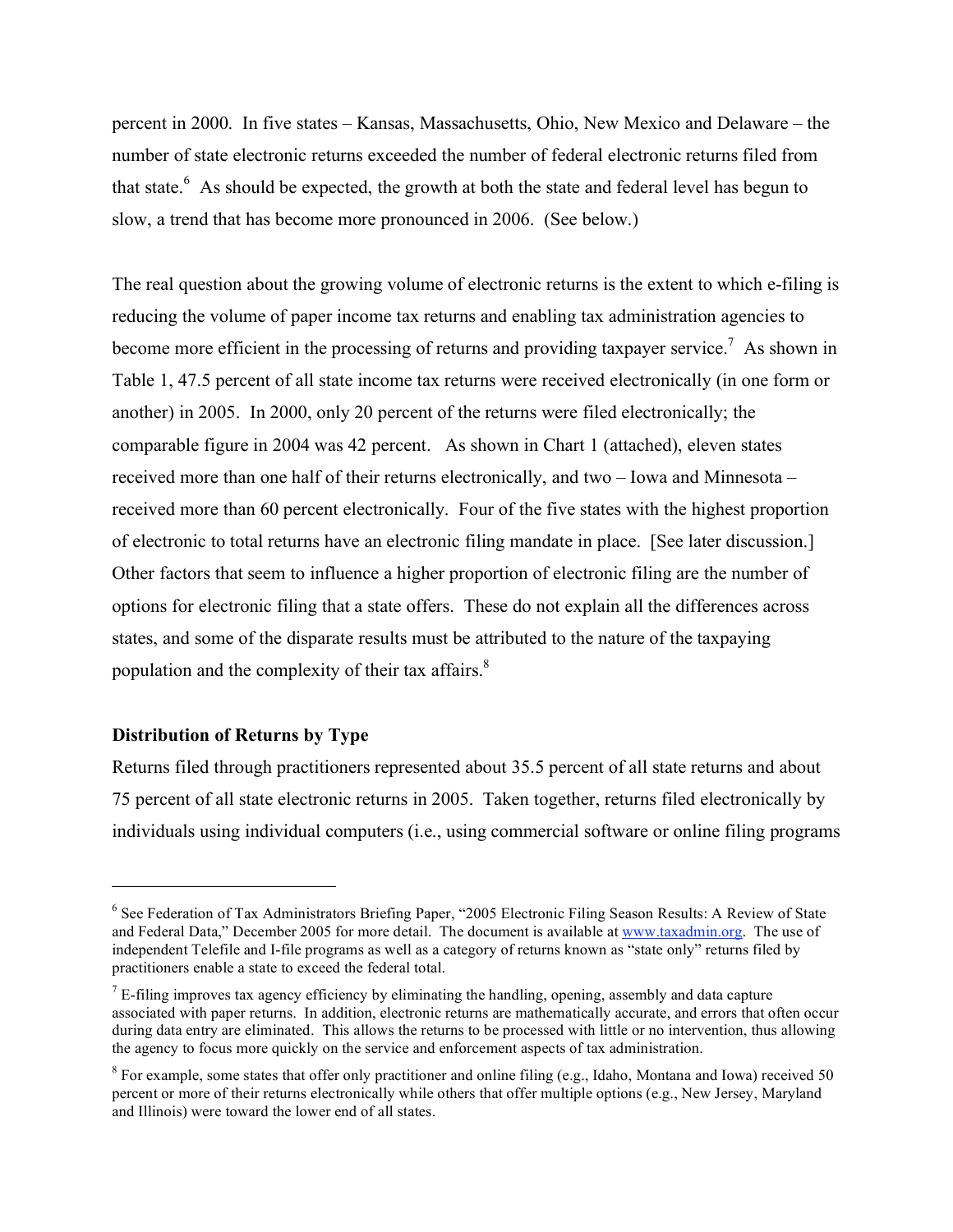and direct I-file programs) totaled 10.7 million returns or over 20 percent of all electronic state returns. Telefile returns have gradually declined over the last five years, reaching less than 2 percent of all returns in 2005.<sup>9</sup>

| Table 2: State Income Tax Return Distribution (2005) |                     |            |  |  |  |  |
|------------------------------------------------------|---------------------|------------|--|--|--|--|
|                                                      |                     | Percent of |  |  |  |  |
| Type of Return                                       | <b>Return Count</b> | Total      |  |  |  |  |
| Paper                                                | 46,010,721          | 43.9%      |  |  |  |  |
| <b>Bar Code</b>                                      | 8,997,975           | 8.6%       |  |  |  |  |
| Practitioner E-file                                  | 37,228,806          | 35.5%      |  |  |  |  |
| Online E-file                                        | 8,723,794           | 8.3%       |  |  |  |  |
| Direct I-file                                        | 1,943,564           | 1.9%       |  |  |  |  |
| Telefile                                             | 1,905,466           | 1.8%       |  |  |  |  |
|                                                      | 104,810,326         | 100.0%     |  |  |  |  |
| Source: FTA compilation based on IRS and state data. |                     |            |  |  |  |  |

## **2006 Filing Season**

 $\overline{a}$ 

Table 3 below presents information on the 2006 income tax filing season gained from a survey of 37 states. The data reflect returns received through March 17, 2006.

| Table 3: State Income Tax Returns through 03/17/2006                 |              |                |  |  |  |  |
|----------------------------------------------------------------------|--------------|----------------|--|--|--|--|
|                                                                      |              | Percent Change |  |  |  |  |
| Type of Return                                                       | Return Count | from 2005      |  |  |  |  |
| Paper                                                                | 11,349,937   | $-11.1%$       |  |  |  |  |
| Bar Code                                                             | 2,490,270    | 7.5%           |  |  |  |  |
| Practitioner and Online                                              | 31,595,549   | 9.7%           |  |  |  |  |
| Direct I-File                                                        | 1,388,428    | 11.7%          |  |  |  |  |
| Telefile                                                             | 640,671      | $-46.0\%$      |  |  |  |  |
| <b>Total Returns</b>                                                 | 47,464,855   | 3.0%           |  |  |  |  |
| Source: FTA compilation based on state-provided data from 37 states. |              |                |  |  |  |  |

<sup>&</sup>lt;sup>9</sup> Electronic transaction processing is also hitting the "payment" side of the ledger. Data from 26 states indicates that in 2005, over 17.5 million income tax refunds were paid through direct deposit transactions instead of paper checks. This represents 36 percent of the 49.3 million refunds paid in these states. Direct deposit eliminates the postage, envelope, printing and handling costs associated with paper checks as well as getting the refund in the hands of the taxpayer more quickly.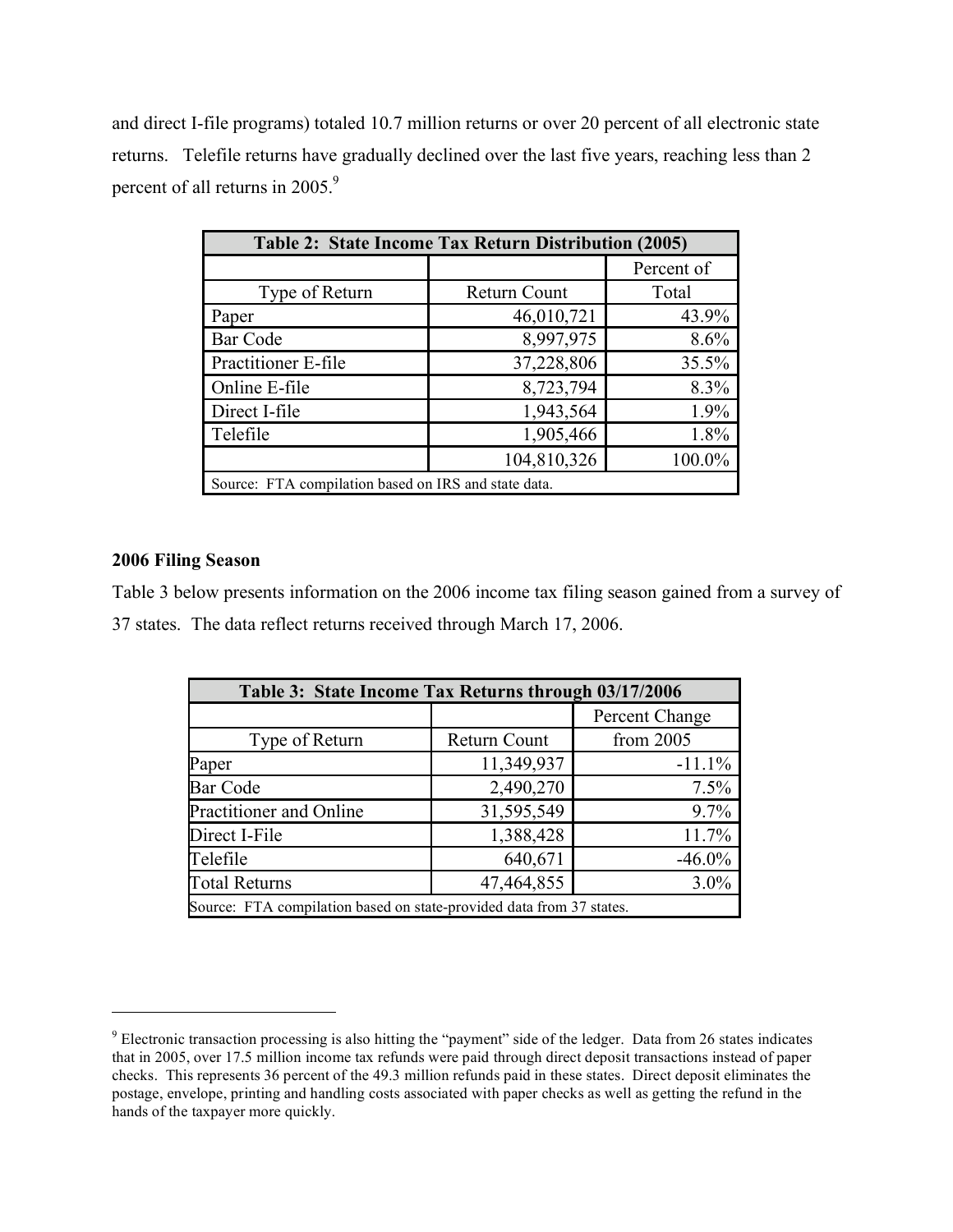Key points about the 2006 season that can be drawn from the data include:

- The rate of growth in electronic filing is slowing. For all types of electronic returns, the growth rate from 2005 is 7.7 percent, in part due to the fact that the number of Telefile returns has dropped by nearly half. Even so, other forms of state electronic filing are up by only 10 percent, compared to 15 percent in 2005 and over 20 percent in the years prior to that.<sup>10</sup> This is not necessarily unexpected, given the maturation of the programs and the fact that most early filers are already electronic filers. Still, it suggests a leveling of e-file numbers unless other action is taken.
- The discontinuation of the federal Telefile program has had a pronounced effect on those states that maintain independent Telefile programs, suggesting that taxpayers tend not to differentiate well between federal and state tax obligations. Most of the independent state Telefile programs are down by about 40 percent or more this year, compared to a 'natural' drop of about 15-20 percent in the last several years.<sup>11</sup>
- Individuals filing from their individual computers (using third party software or sites or state-provided sites) are leading the way in 2006. IRS reports that Online Filing is growing at about three times the rate of practitioner-filed returns, and state data show Direct I-file returns are increasing more rapidly than practitioner-filed returns.
- Electronic filing mandates are having some influence on the growth in electronic returns in 2006. Through March 17, New York and Connecticut, each of which is implementing a mandate for the first time in 2006, had growth rates of 30 percent and 20 percent, respectively. Vermont is the only state without a new mandate that is growing at a 20 percent rate, and many states are in the single-digit range. About 25 percent of the total increase in electronic state returns are coming from Connecticut and New York; together, they accounted for only 7 percent of all state electronic returns in 2005.

 $10$  By comparison, total electronic filing at the federal level is up 2 percent due to the elimination of the federal Telefile program. Excluding Telefile, federal e-filing is up 8 percent. See IRS News Release IR-2006-047, March 22, 2006.

 $11$  The reaction to the discontinuation of Telefile deserves observation. Minnesota discontinued its Telefile program in 2005. Of the 79,000 Telefile taxpayers in the prior year, 57 percent filed on paper in 2005. [Communication from Minnesota Department of Revenue, March 31, 2006.]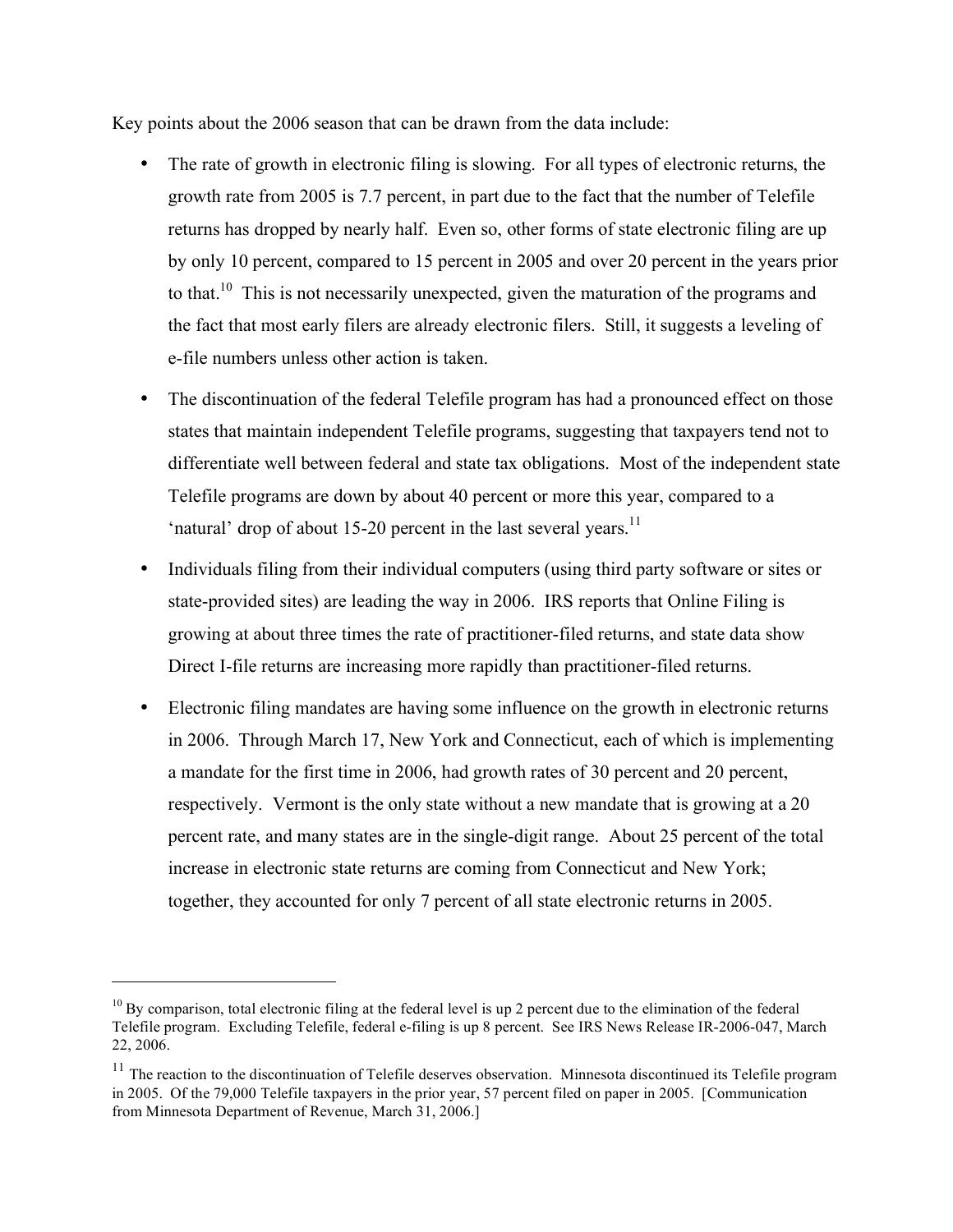#### **Direct Internet Filing Programs**

As noted, twenty-one states now have an electronic filing program in which most or all taxpayers may file their state income tax return directly with the states tax agency without charge using a state (or contractor) developed and maintained secure Web-based application. In 2005, about 2 million returns were filed using these I-file programs. This amounts to about 4 percent of all electronic state returns, but in some states (e.g., Delaware, Maine, New Mexico and Pennsylvania) I-file returns account for over 15 percent of all computer-filed returns. The volume of I-file returns has more than doubled since in the last three years as the applications have improved and individuals have become more accustomed to conducting business electronically over the Internet.

State I-file programs have been criticized by some as constituting a form of inappropriate government-financed competition with private sector tax software and service providers and as representing a conflict of interest in that the tax administration agency to be in charge of the software that determines the liability of the taxpayer. For their part, states see the offering of an I-filing application as an extension of their obligation to provide forms and instructions to taxpayers and of their normal taxpayer service functions. States are moving aggressively on a number of fronts to use the Internet and electronic technologies to improve taxpayer service and reduce their operating costs (e.g., electronic payments, online account access, electronic forms and instructions). The I-file programs are an extension of this approach and consistent with the direction that state government as a whole and the private sector are taking in terms of interacting with their "customers." States also believe that even with their I-file applications, there is a major and important role for private sector interests to offer tax software with a number of value-added features such as online support, integration with accounting packages, information report downloads, integration with federal filing software and the like. In short, states see the I-file programs as aimed at a segment of the taxpaying population that is comfortable with computers and electronic commerce and does not require a paid preparer or commercial software to complete his/her state income tax obligations.

If consideration is given to a direct Internet filing program for federal income tax returns, there are at least three issues that would need to be addressed.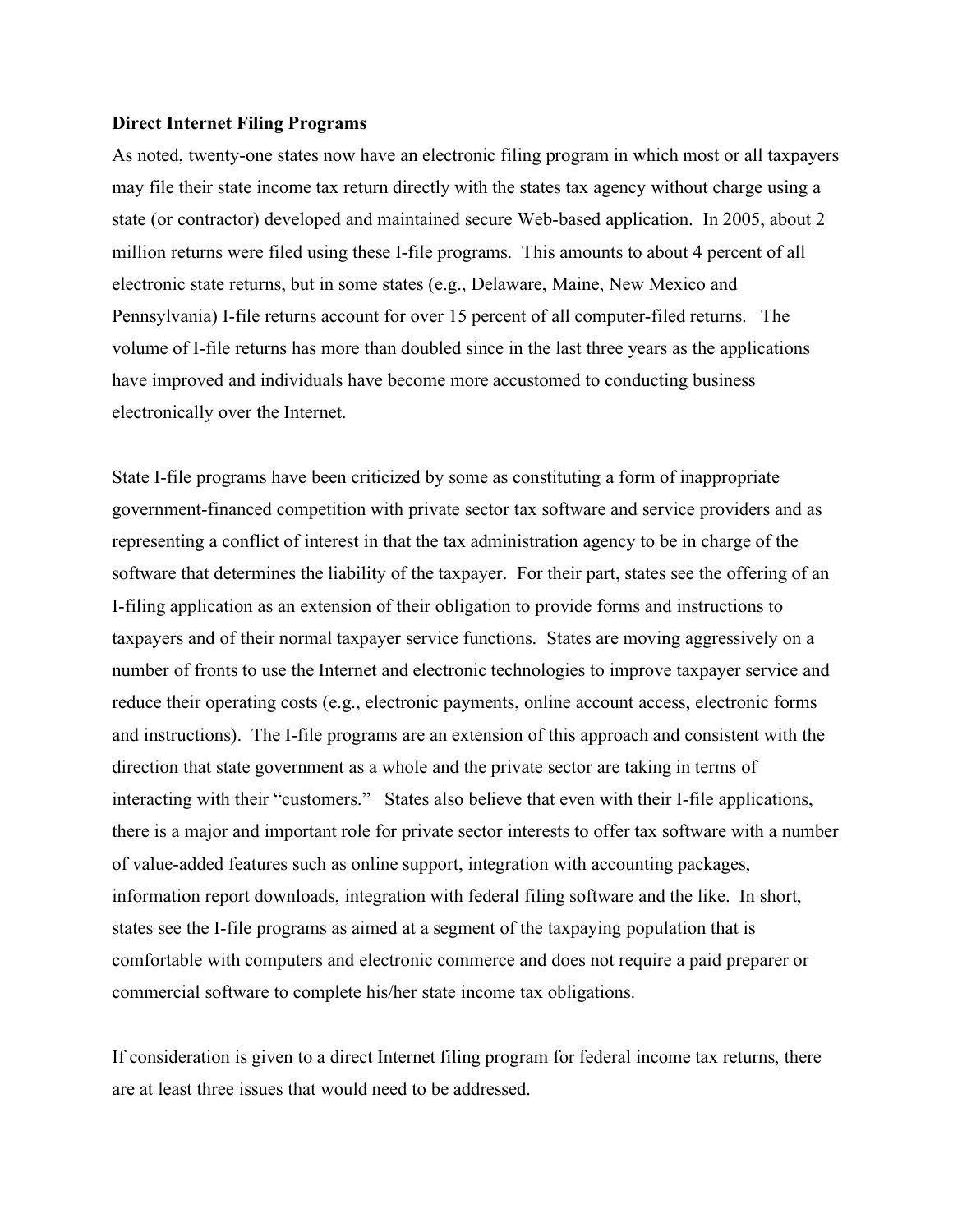- **Complexity.** In drawing on the state I-file experience, it must be recognized that state income taxes (and return filing) are inherently less complex that the federal income tax and thus easier to deal with in an online environment. Nearly every state income tax is based on the federal income tax base, and the bulk of the entries and calculations on a state income tax returns involve only areas of deviations from numbers calculated for federal purposes. All state I-file applications presume prior completion of a federal return and begin with federally computed numbers. The applications and rules need to accommodate these types of returns is immeasurably simpler than the application that would be required to accommodate a full-blown application that could deal with all types of federal returns and schedules. Limiting the types of returns and schedules for which any federal I-file application could be utilized, much as is done on the 1040EZ, 1040A or the Telefile application, would reduce these complexity challenges.
- **Security.** It goes without saying that security of the application and the data provided in a federal I-file application must be a paramount concern. Any breach of security or other lapse that caused a loss of taxpayer confidence in the system would have ramifications throughout the system.
- **Scalability.** It would seem that a significant challenge for any federal system would be to be scaled appropriately so as to have the capacity to handle the "April 15" crush that would most likely be experienced. Currently, that crush of taxpayers is spread among many individual preparers and some number of software firms. A single federal application, if widely available and used, would seemingly require considerable peak load capacity. A failure that shut taxpayers out of the ability to timely file their returns would reverberate throughout the system. Again, this risk could be mitigated in part by limiting the types of returns for which the application could be used and possibly considering an extended due date for such returns.

#### **Free File Alliance**

As you know, the IRS is working with a consortium of private sector software providers called the Free File Alliance (FFA) to provide a no-cost electronic filing application for federal individual income taxes. Some members of the Free File Alliance also provide free Web-based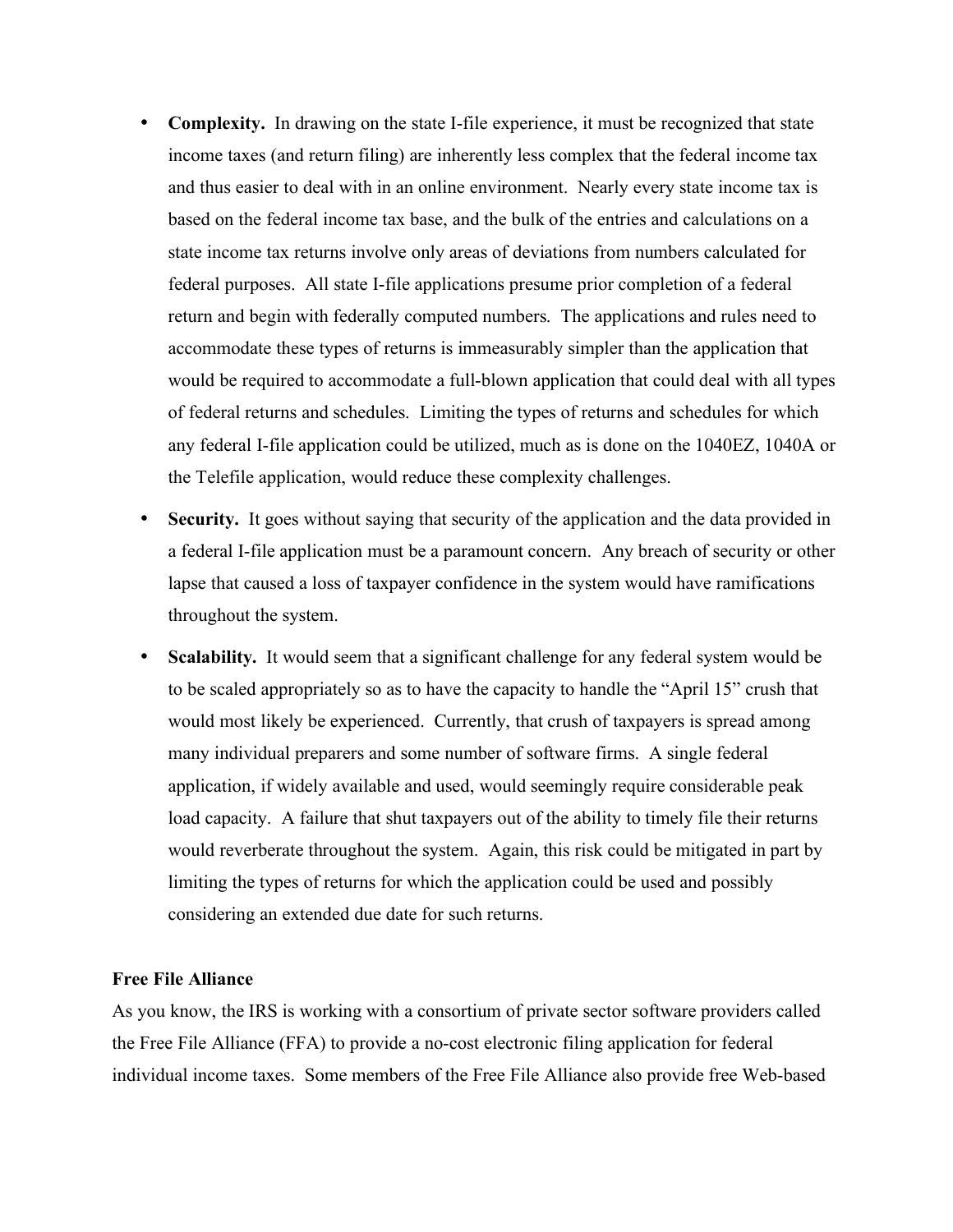return preparation and electronic filing services to selected groups of taxpayers in certain states.<sup>12</sup> Generally speaking, each of the 21 states that does not have a direct I-file program has from 2-4 members of the FFA that offer free services to some taxpayers in the states. Those states with Free File programs appreciate the support they have received from members of the Alliance.

As the Free File Alliance program has unfolded, however, states that are participating have become concerned that there is a significant potential for taxpayers to become confused during the free file process and end up in a situation in which they are confronted with being required to pay to file a state return electronically when they thought the return would be free. The concern of the states is that such taxpayers will turn to a paper filing (or in the worst case, not file at all.) The potential taxpayer confusion stems from three sources:

- Beginning in 2005 and continuing in 2006, the criteria for eligible taxpayers that are set by some Alliance members are more expansive at the federal level than they are at the state level. This has been ameliorated somewhat in 2006 with the more restrictive federal criteria, but a difference still exists for one or more providers in each state.
- Complete, clear information on who qualifies for a free state return is not as accessible as states believe it should be. Again, this situation is improved in 2006, as the IRS and the Alliance have been more conscientious about insuring that each provider make their eligibility and pricing information available. Unfortunately, however, the information is required under the FFA Agreement to be only on the "landing page" of the FFA member. This means that to "comparison shop," a taxpayer must begin on IRS.gov, go to the FFA member landing page, back to IRS.gov, to the FFA member page and so on through the list of 20-some providers – not all of whom offer free state filing. This serious information gap could be closed by a requirement that complete offer information be made available in the "More Details" box that works off the IRS.gov site.
- Certain of the state free filing offers require that the taxpayer must begin the state filing process from the state tax agency's Web site in order to qualify for the free state filing. This is counter-intuitive to the way in which state returns are prepared (i.e, federal first,

 $12$  Each member of the Alliance individually determines the taxpayers to whom it will offer free filing and those states in which it will offer the service. None of the Alliance members offers free filing services in any of the states that maintain their own direct I-file application.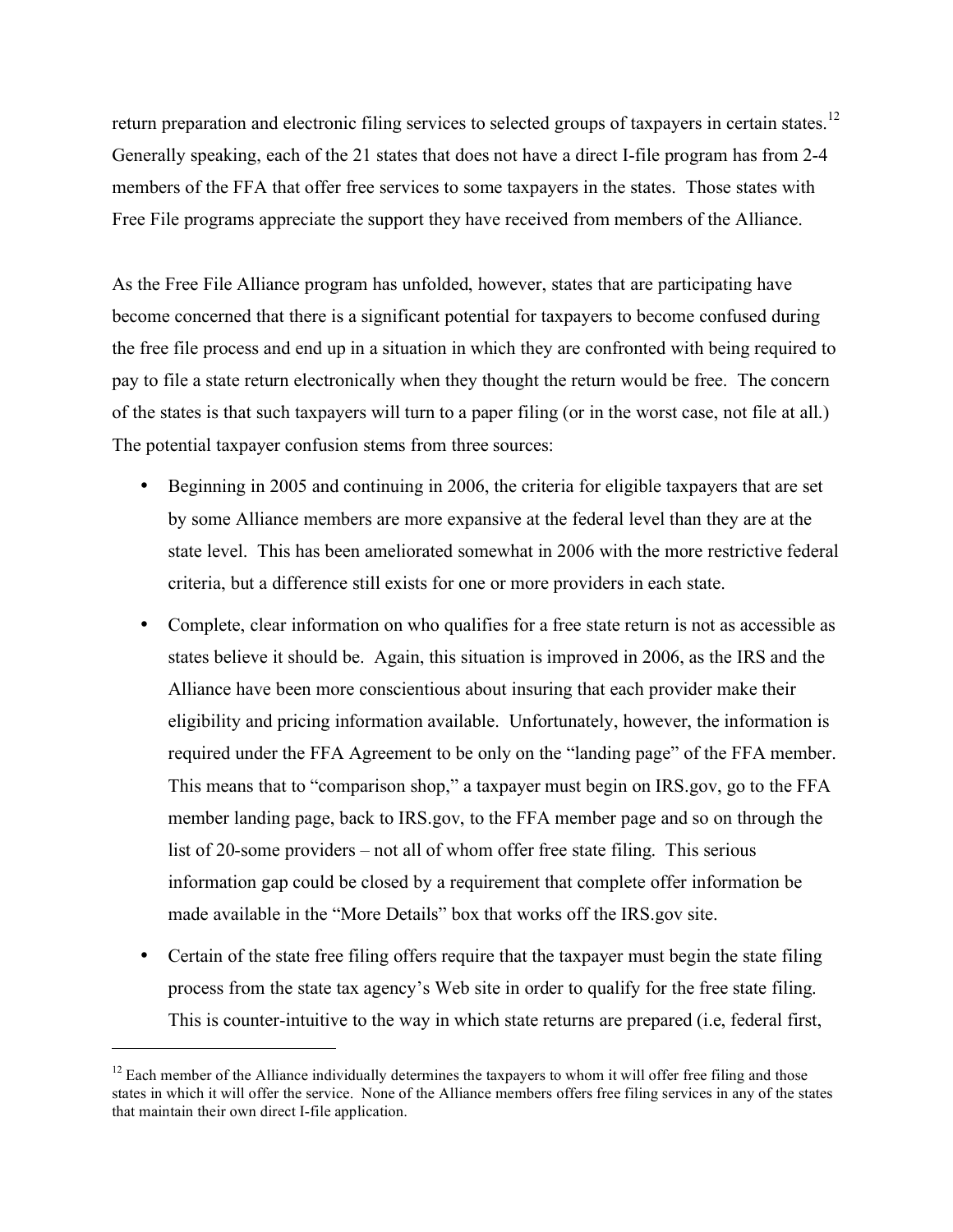then state), and we fear leads to taxpayers not being able to take advantage of a free filing opportunity for which they may have qualified.

In short, there are several features of the Free File Alliance effort that states believe are making it a less than optimal part of the overall effort to increase electronic filing at the state level. This is not meant to suggest that any one is being deceptive or trying to "hide the pea" in this effort. There is little doubt that some part of any taxpayer's confusion is attributable to a lack of careful reading and comprehension and a lack of differentiating between state and federal tax obligations. It is meant to suggest, however, that if the FFA remains a part of the electronic filing effort that greater consideration needs to be given to the state interests in the program and to making it a federal-state program much like most of the other components of electronic filing.

#### **Electronic Filing Mandates**

 $\overline{a}$ 

The IRS Electronic Tax Administration Advisory Committee has on two occasions recommended that the federal government adopt a provision that would require certain tax preparers to file the returns they prepare electronically as a way to increase the electronic filing of federal income tax returns.<sup>13</sup> The states have experience in this area that may be instructive to the Committee as it considers this matter.

There are twelve states that currently have an individual income tax filing mandate in place. The are Alabama, California, Connecticut, Massachusetts, Michigan, Minnesota, New Jersey, New York, Oklahoma, Utah, Virginia and Wisconsin.<sup>14</sup> The mandates generally require each preparer that in the previous year filed in excess of some threshold number of returns to file all returns he/she prepares in the following year by electronic means. The threshold commonly starts at about 200-250 returns and phases down over 2-4 years to 50-100 returns being the demarcation point between those required to file electronically and those not.

<sup>&</sup>lt;sup>13</sup> IRS Electronic Tax Administration Advisory Committee, Annual Report to Congress, Publication 3415, June 2005. Available at < http://www.irs.gov/pub/irs-pdf/p3415.pdf>.

<sup>&</sup>lt;sup>14</sup> See Federation of Tax Administrators, Electronic Filing Mandates: Lessons Learned, June 2005, for a more complete description. Available at www.taxadmin.org. Note that these states account for 38 percent of the total U.S. population and slightly less than 50 percent of the population living in income tax states.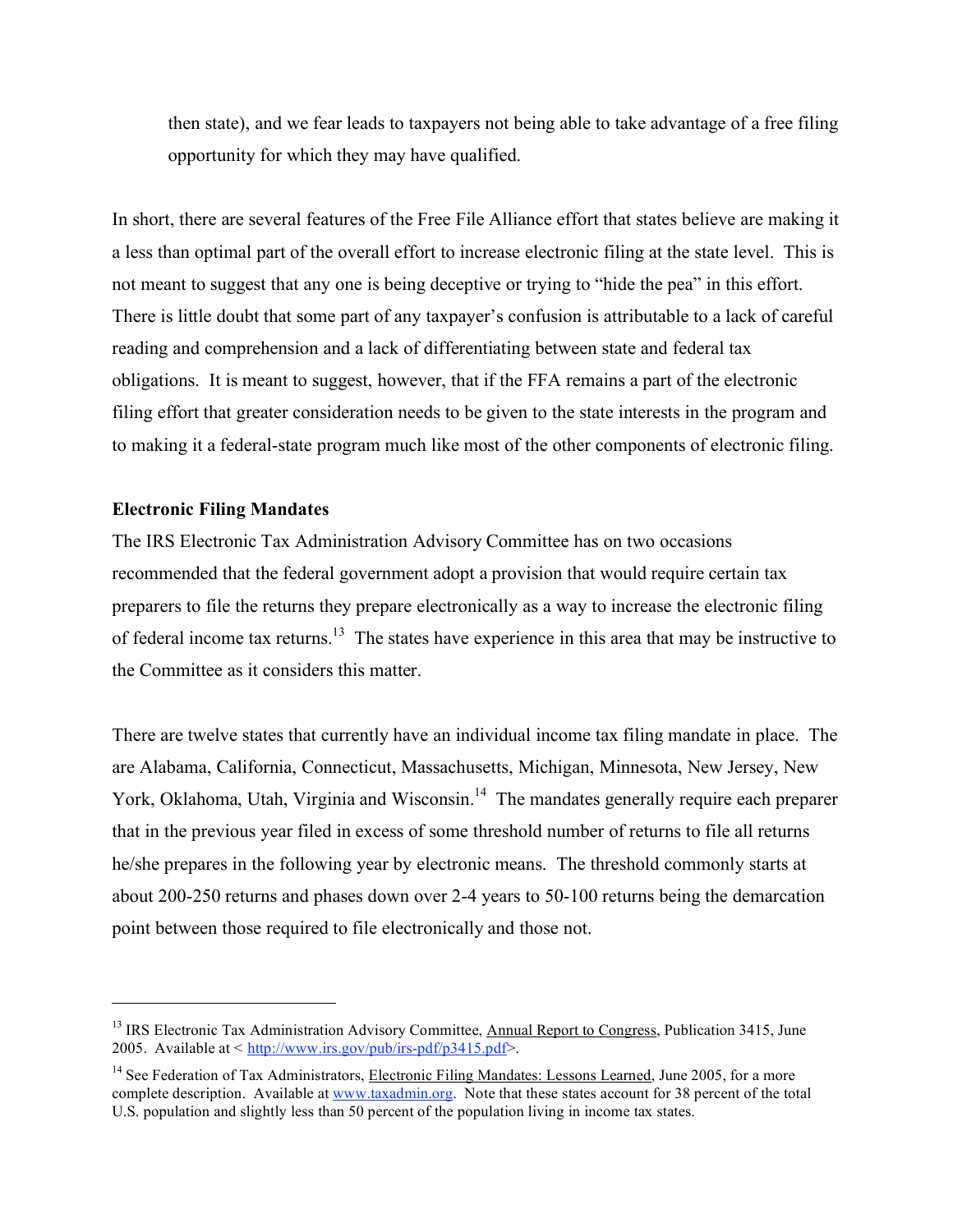Implementation of mandates has increased the level of electronic filing at the state level.<sup>15</sup> As noted earlier, four of the five states with the highest proportion of returns received electronically have a mandate in place. In addition, in each of 2004-2006, states that were first implementing a mandate in that year experienced a higher rate of electronic filing growth than did the remaining states. On average, mandate states grew at a 25-50 percent faster rate.<sup>16</sup> Finally, IRS research indicates that implementation of state mandates generated an additional 2.5 million federal electronic returns in 2004.17

State experience in the design and implementation of income tax filing mandates yields the following "lessons learned" that should be relevant to the federal arena.

- The mandate should have a phase-in period, bringing in smaller volume preparers as implementation proceeds.
- There should be a 'hardship exception' that allows a preparer that is not capable of converting to electronic filing to be exempted from the requirement on a temporary basis.
- The mandate should allow a taxpayer to "opt out" and choose not to have the return filed electronically.
- Tax administrators consider it important to have penalties for non-complying preparers. The penalties should be applied judiciously, primarily in cases where a preparer is not acting in good faith.
- Certain low-volume forms should be excluded from the mandate to avoid costly programming for a minimal number of returns.
- It is difficult to underestimate the lead time necessary for implementation and the requirements imposed on the tax administration agency to communicate with preparers and software developers.

<sup>&</sup>lt;sup>15</sup> This should not be unexpected. At least one survey indicates that the primary determinant of why people file electronically and why the do not is that they leave the choice of filing to their preparer. See Deborah W. Thomas, Tracy S. Manly, and Christina M. Ritsema, "Initiatives for Increasing E-Filing: Taxpayer Attitudes Reveal What Works," Tax Notes, July 12, 2004, pp. 191-196.

<sup>&</sup>lt;sup>16</sup> FTA calculations based on data submitted by the states.

<sup>17</sup> McMillian, Howard. *"State e-File Impact on Federal e-file."* Wage and Investment Research Group 1, Internal Revenue Service, 2004.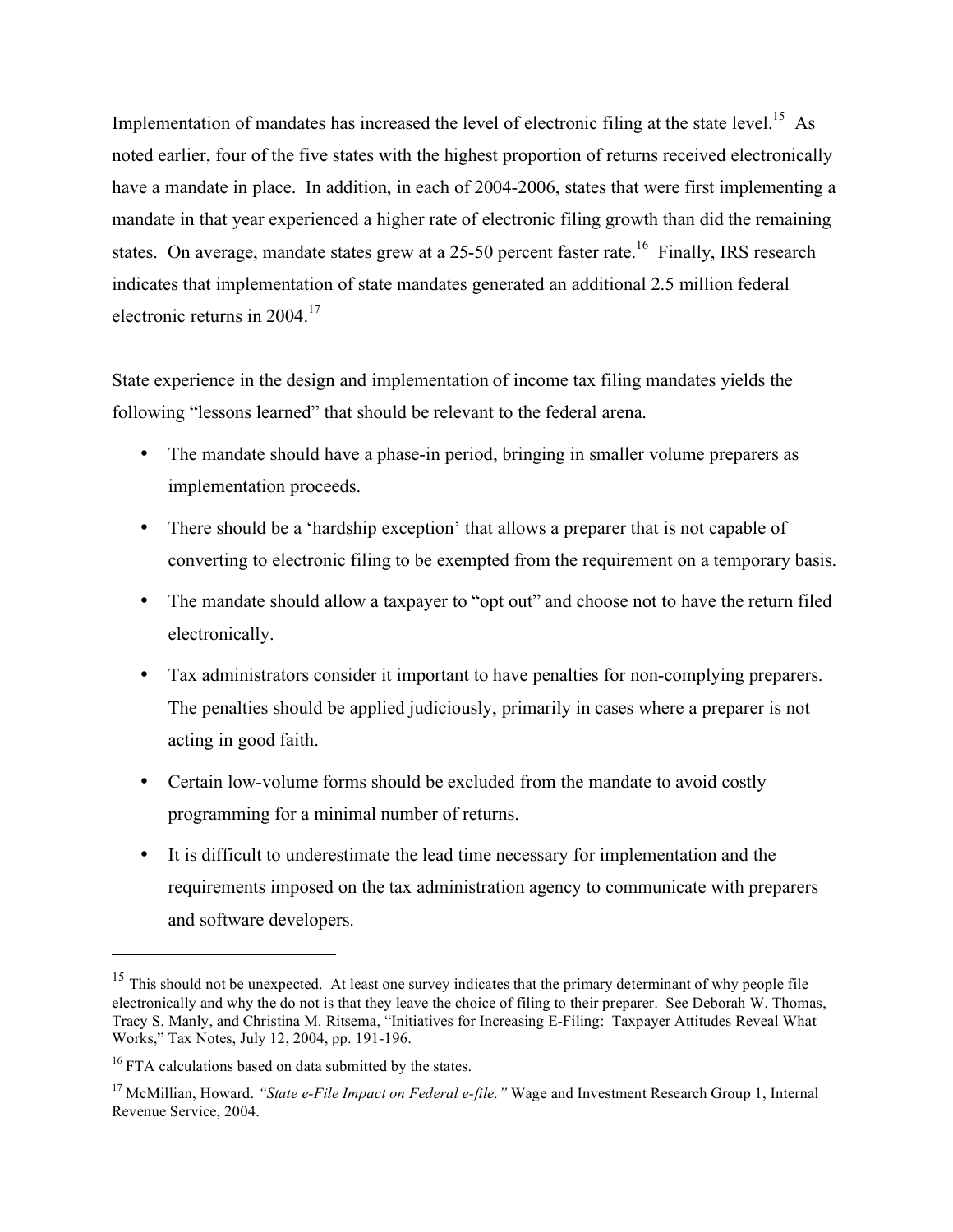• Providing an enhanced set of services to preparers engaged in electronic filing can ease acceptance of the mandate.

#### **Bar Code Returns**

 $\overline{a}$ 

As noted, about one-half of the income tax states use a bar code program in which a two dimensional bar code is printed on returns that are produced using a computer (either by a preparer or by an individual), but are filed on paper. The bar code enables all the information on the return to be captured quickly and accurately with a simple hand-held scanner or a high-speed scanning and imaging machine. Scanning the bar code is considerably more efficient than manual data entry and even more efficient that high-speed imaging with optical character recognition. It also eliminates the errors and "re-work" associated with those forms of data capture. States estimate that bar codes can reduce the time and effort involved in processing paper returns by 50-90 percent, depending on other features of the state processing system.<sup>18</sup> In 2005, states received about 9 million paper returns with a bar code; this is about 16 percent of all paper returns. In states that make aggressive use of bar codes (e.g., Alabama, Delaware, Indiana, Missouri, and North Dakota), over 40 percent of paper returns have a bar code, and in Massachusetts (which mandates that nearly all computer-produced returns either be filed electronically or have a bar code) over 70 percent of the returns have a bar code.

States recognize that bar coded returns are not as efficient as electronic returns. They see bar codes, however, as a bridge technology that provides significant efficiencies while continuing to try to migrate taxpayers to electronic filing. Bar codes can also help capture efficiencies from taxpayers that consider costs associated with electronic filing to be a barrier. Moreover, processing bar code returns has not required major investments by states. States have also worked with the software developer community to develop standards for bar code printing to minimize costs to developers. Adopting bar code technology at this point may not be appropriate for the IRS and the "1040 family" of returns. The utility of bar codes for tax administration, however, should not be underestimated and may be applicable to other return types (e.g., fiduciary returns, pass-through entities, non-profits or excise tax.)

 $18$  Indiana, the state that pioneered bar coded returns, estimates that a bar code is \$.70 per return less costly to process than a paper return, while an electronice return saves \$1.039 per return compared to paper.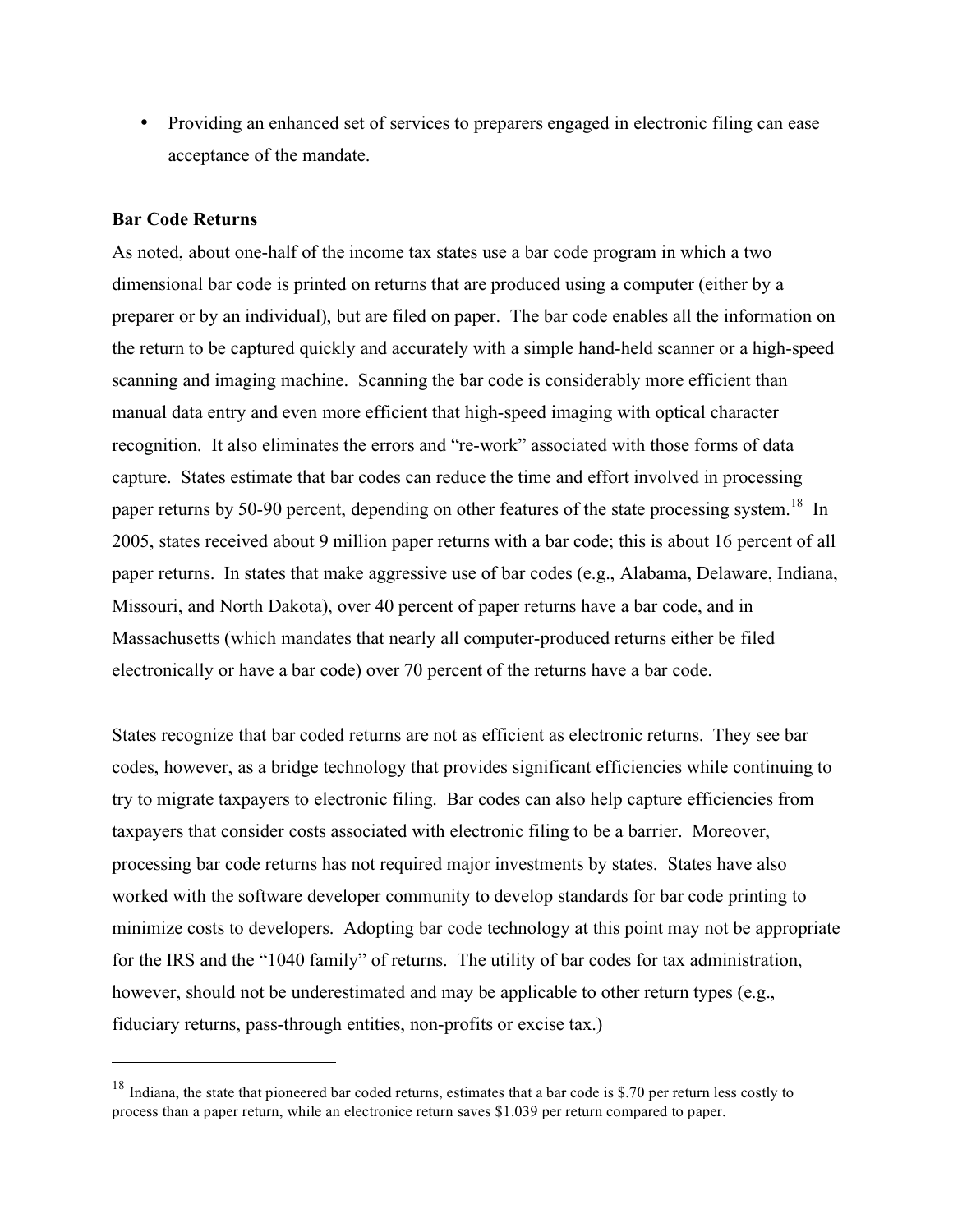### **California ReadyReturn Program**

In 2005, California adopted a pilot program to reduce (or virtually eliminate) the income tax filing burden for certain taxpayers. Under the ReadyReturn program, the tax administration agency (California Franchise Tax Board (FTB)) prepares a "pro forma" return for the taxpayer based on information reported to it through other wage and tax reporting channels. The return is then sent to the taxpayer with instructions; the taxpayer may file the pro forma return without change (either on paper or through a special Web site), file the pro forma return with changes or ignore the pro forma return and to file through normal processes. The ReadyReturn program is necessarily limited to a fairly narrow set of taxpayers that have only wage income, have only one employer, use a standard deduction, have no dependents and claim no credits.

California targeted 50,000 taxpayers in their pilot program. About 10,000 taxpayers (22 percent of those invited) chose to file using the ReadyReturn. Most of these taxpayers filed their ReadyReturn electronically, and many had not filed electronically in the past. Among those that did not use the ReadyReturn, only 10 percent indicated it was because they felt uncomfortable using a government-produced tax return. The most frequent reasons for not using the ReadyReturn were that the taxpayer had already filed a return, <sup>19</sup> and that the taxpayer used a paid preparer to do his/her return. Overall taxpayer were extremely satisfied with the program according to a survey conducted by the FTB. $^{20}$ 

## **Conclusion**

 $\overline{a}$ 

As you consider the issues related to electronic filing and the relationship between federal and state filing programs, there are several points the states would urge the Committee to keep in mind.

• States have made a strategic choice to focus their electronic filing efforts on filing programs that operate jointly with the federal government, a choice that promotes simplicity for taxpayers, practitioners and software developers (and works well for states

<sup>&</sup>lt;sup>19</sup> ReadyReturns were not mailed until mid-February because of the need to receive and process 4<sup>th</sup> quarter wage and tax statements from employers.

<sup>&</sup>lt;sup>20</sup> Complete survey findings are available at  $\underline{www.ftb.ca.gov/readyreturn/about.html}$ .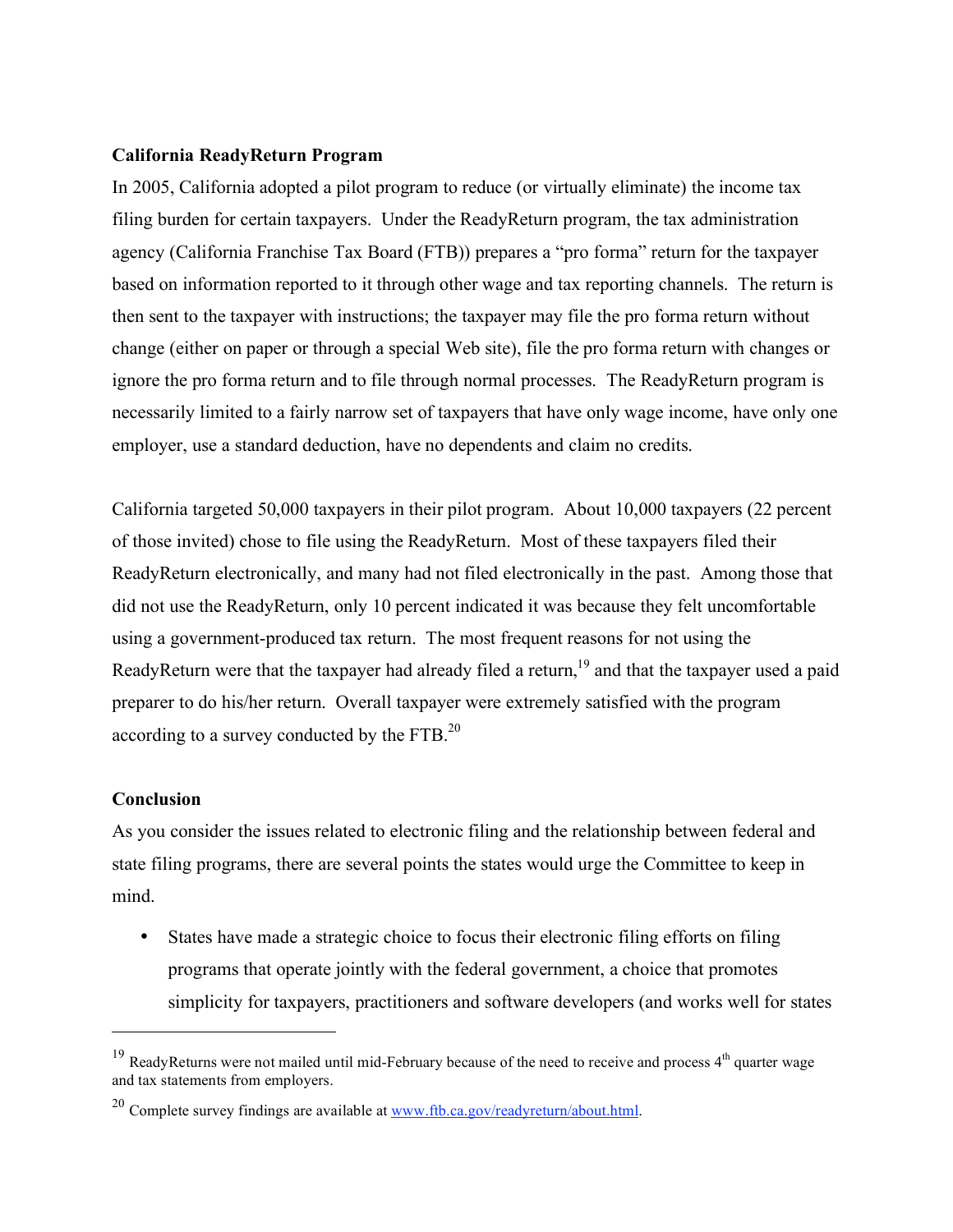and IRS.) It also means, however, that states are heavily reliant on and affected by choices and decisions made at the federal level and that continued success and growth of state electronic filing programs is heavily contingent on growth of federal electronic filing. Thus, as you deliberate actions to promote federal electronic filing (e.g., extended due dates, mandates, filing alternatives), we would aks that you be cognizant of the impact at the state level, the need for states to adjust to new federal laws, and the desirability of federal and state joint filing programs.

- If the Free File Alliance continues as part of the federal electronic filing program, states believe that it should be modified to insure that taxpayers have quick and easy access to all the information necessary to compare alternative offerings and to know whether they qualify to free state returns. Additionally, we believe the Free File Alliance program needs to be considered as a state and federal filing alternative and that it could be improved if steps were taken to promote greater consistency in state and federal offerings.
- If the Committee gives further consideration to electronic filing such as practitioner mandates, direct I-file programs and "ReadyReturn" initiatives, states have a variety of experiences that could be instructive for IRS and the federal government. We would be glad to work with the Committee and others in evaluating that experience.

Thank you for the opportunity to appear today. I would be glad to attempt to answer any questions you might have.